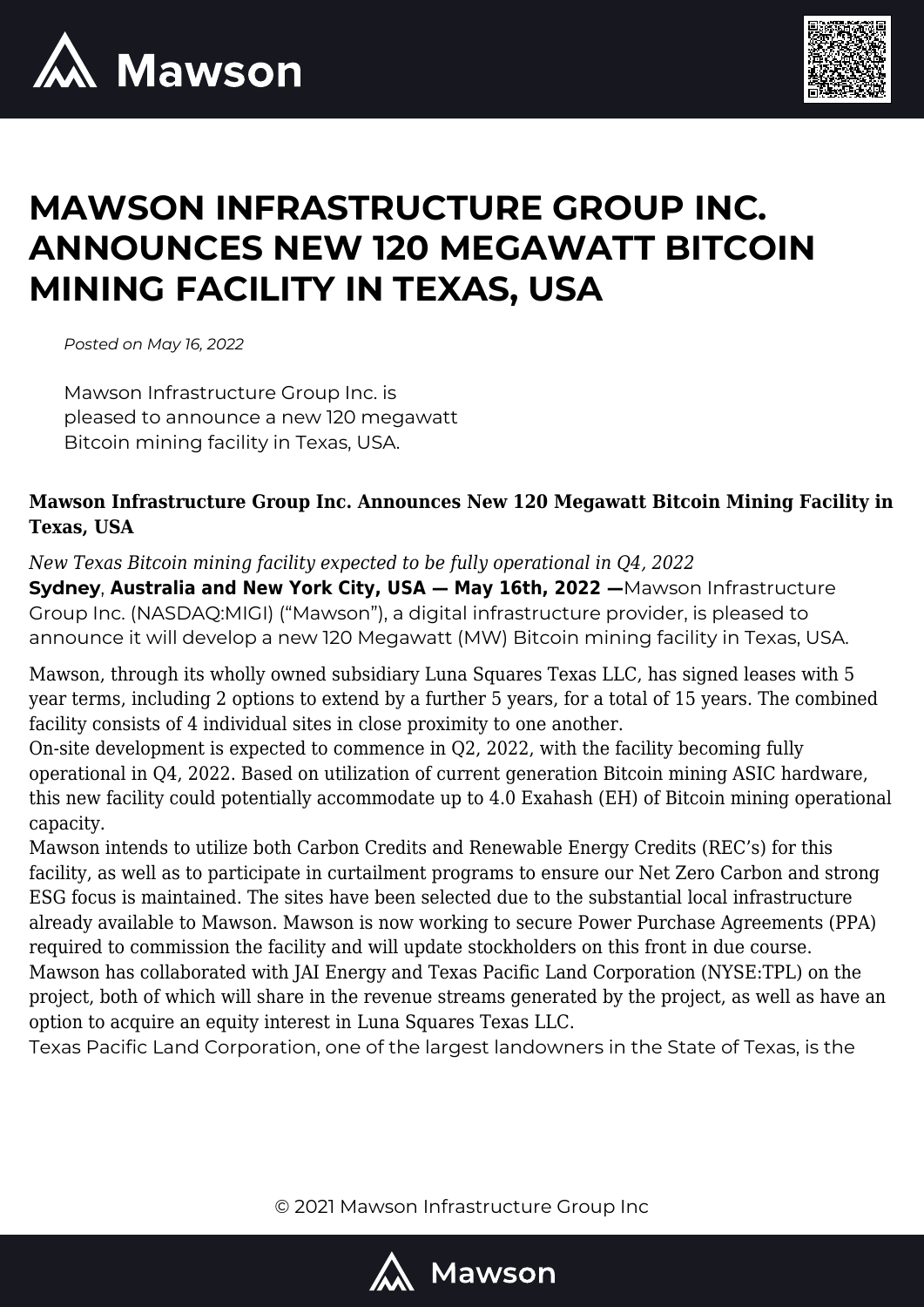



landlord of two of the sites. The other two sites are situated on family-owned private lands.

**James Manning, CEO and Founder of Mawson***,* said, "Texas is rapidly emerging as an exciting new Bitcoin mining province in the United States, and thus we are excited to have established an initial foothold in the state. In an environment where energy and energy infrastructure are in high demand, we are looking forward to beginning on-ground civil works near-term. Community engagement is an important priority for Mawson, and we look forward to working closely with the local counties and continuing to be a great corporate citizen in the communities in which we operate. We are excited to have collaborated with JAI Energy, and Texas Pacific Land Corporation - one of the largest landowners in the State of Texas with approximately 880,000 acres of land. We are looking forward to civil works beginning on our first site in Texas and exploring the substantial opportunities these new relationships bring Mawson Infrastructure Group."

Justin Ballard, CEO and Co-Founder of JAI Energy*,* said, "Mawson is one of the premier operators in the Bitcoin mining industry and we are excited to expand JAI Energy's presence into Texas with them. We identified Mawson early on as an ideal partner due to their reputation, operational excellence and culture. We know the West Texas community will welcome Mawson and we are proud to have played a role in bringing them to the great State of Texas and further establishing Texas as the Bitcoin mining capital. Additionally, it is extremely valuable to the entire Bitcoin mining space to see a group like TPL getting involved in the industry. JAI Energy has continually strived to educate energy companies and landowners on the benefits that Bitcoin mining can bring and we applaud TPL for being a leader and jumping at the opportunity to enter this emerging industry."

Tyler Glover, CEO of Texas Land Corporation, Ballard, CEO and Co-Founder of JAI Energy*,* said, "This project marks the beginning of TPL's journey into Bitcoin, and we are fortunate to collaborate with Mawson and JAI as two highly regarded companies in the bitcoin mining industry. We believe TPL's extensive surface footprint in West Texas can serve as a premier destination for the Bitcoin mining industry, providing site locations proximate to existing grid infrastructure and excellent solar and wind resource for future renewable power procurement. We are aligned to see this venture succeed and scale as we look to leverage our unique asset base, industry and customer relationships, and the region's energy abundance. For TPL, our shareholders will benefit from a unique royalty stream while retaining an option to participate as an equity partner."

### **About Mawson Infrastructure**

Mawson Infrastructure Group (NASDAQ: MIGI) is a digital infrastructure provider, with multiple operations throughout the USA and Australia. Mawson's vertically integrated model is based on a long-term strategy to promote the global transition to the new digital economy. Mawson matches

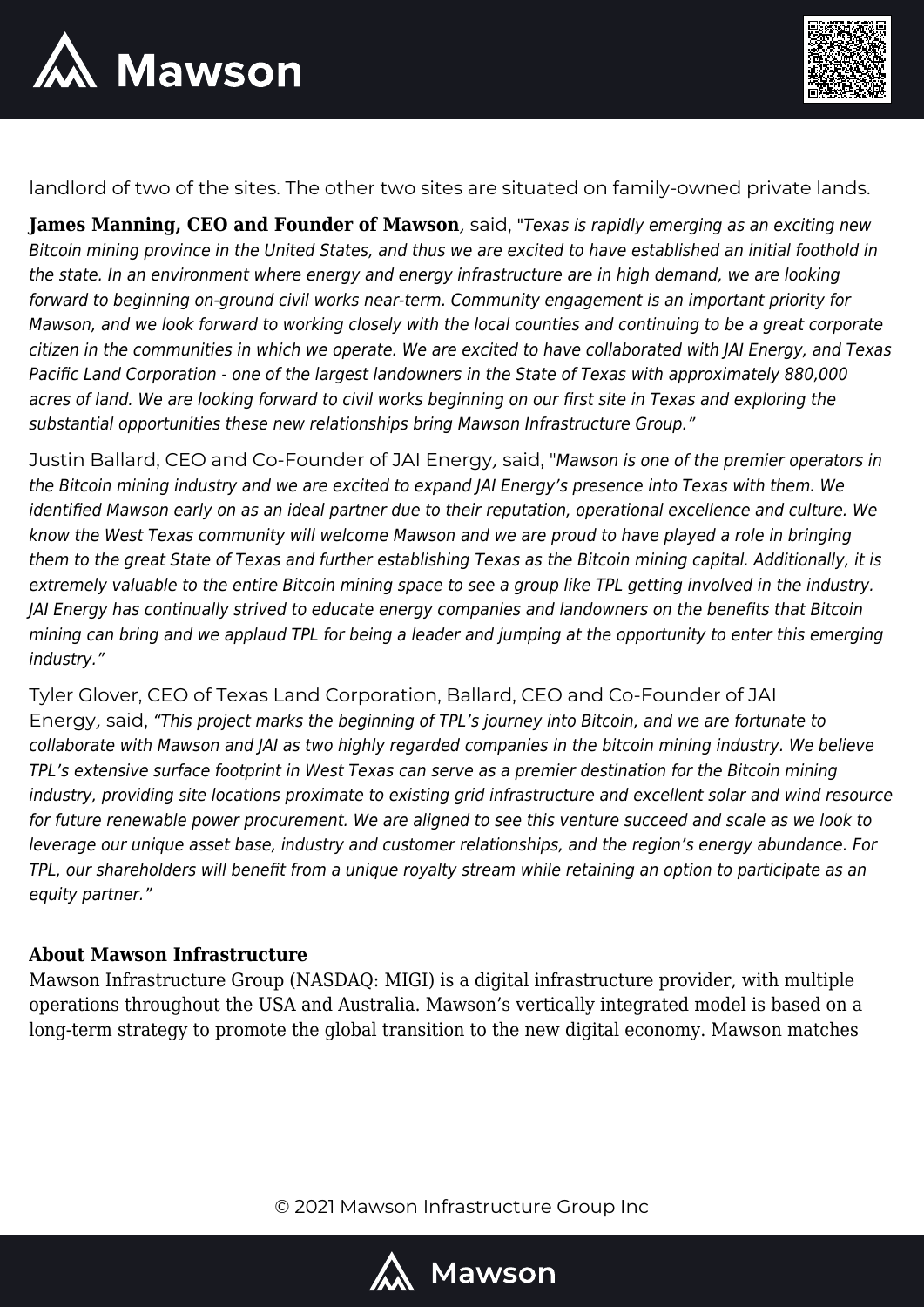



sustainable energy infrastructure with next-generation mobile data centre (MDC) solutions, enabling low-cost Bitcoin production and on-demand deployment of infrastructure assets. With a strong focus on shareholder returns and an aligned board and management, Mawson Infrastructure Group is emerging as a global leader in ESG focused Bitcoin mining and digital infrastructure. For more information, visit: [www.mawsoninc.com](http://www.mawsoninc.com)

## **CAUTIONARY NOTE REGARDING FORWARD-LOOKING STATEMENTS**

Mawson cautions that statements in this press release that are not a description of historical fact are forward-looking statements within the meaning of the Private Securities Litigation Reform Act of 1995. Forward-looking statements may be identified by the use of words referencing future events or circumstances such as "expect," "intend," "plan," "anticipate," "believe," and "will," among others. Because such statements are subject to risks and uncertainties, actual results may differ materially from those expressed or implied by such forward-looking statements. These forward-looking statements are based upon Mawson's current expectations and involve assumptions that may never materialize or may prove to be incorrect. Actual results and the timing of events could differ materially from those anticipated in such forward-looking statements as a result of various risks and uncertainties, which include, without limitation, the possibility that Mawson's need and ability to raise additional capital, the development and acceptance of digital asset networks and digital assets and their protocols and software, the reduction in incentives to mine digital assets over time, the costs associated with digital asset mining, the volatility in the value and prices of cryptocurrencies and further or new regulation of digital assets. More detailed information about the risks and uncertainties affecting Mawson is contained under the heading "Risk Factors" included in Mawson's Annual Report on Form 10-K filed with the SEC on March 21, 2022 and Mawson's Quarterly Report on Form 10-Q filed with the SEC on November 15, 2021, and in other filings Mawson has made and may make with the SEC in the future. One should not place undue reliance on these forward-looking statements, which speak only as of the date on which they were made. Because such statements are subject to risks and uncertainties, actual results may differ materially from those expressed or implied by such forward-looking statements. Mawson undertakes no obligation to update such statements to reflect events that occur or circumstances that exist after the date on which they were made, except as may be required by law.

#### **Investor Contact:**

Brett Maas 646-536-7331 [brett@haydenir.com](mailto:brett@haydenir.com)